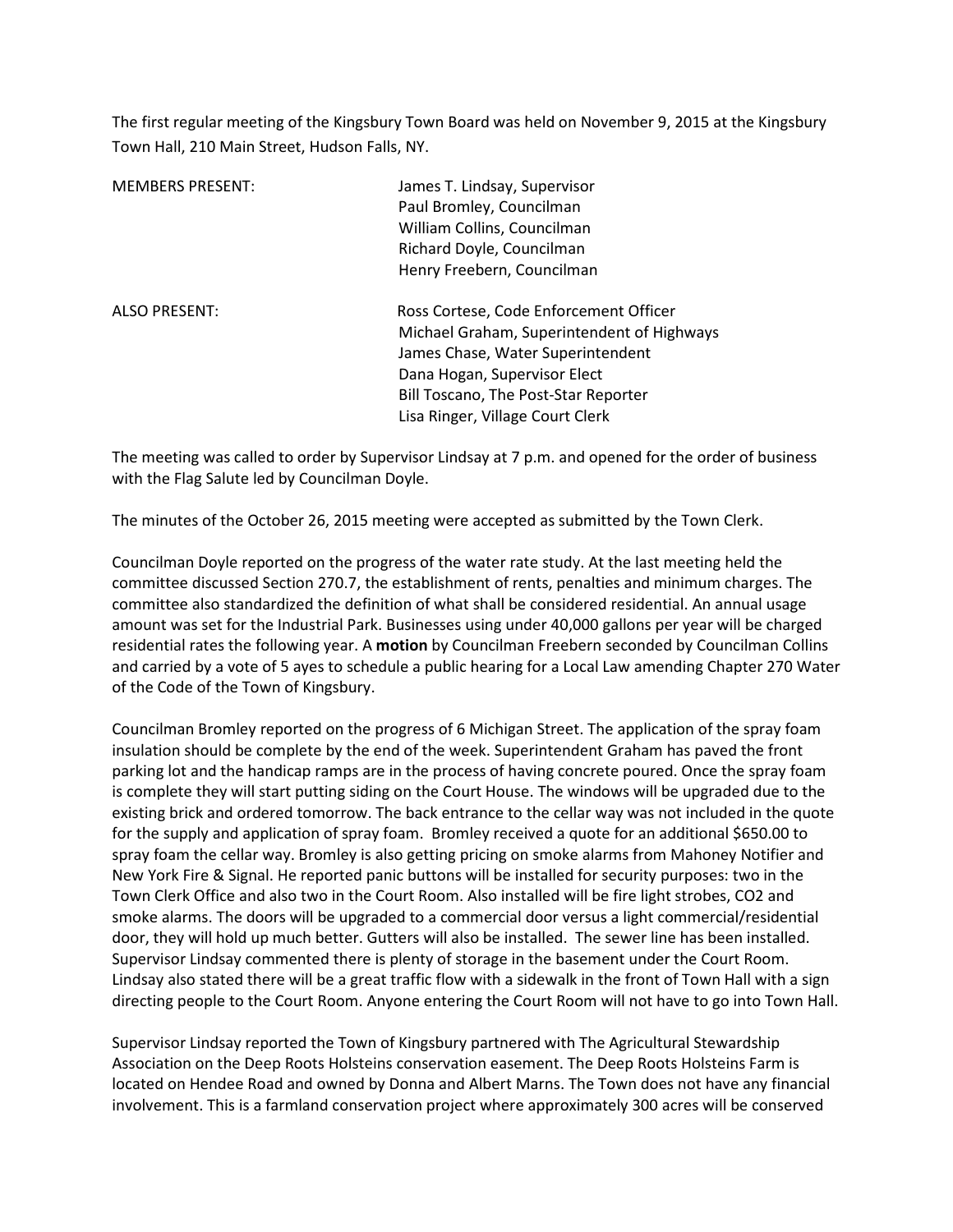as farmland. The easement successfully closed on October 21, 2015. The State has initiated the disbursement project to transfer funds to the Town in the amount of \$469,237.00 for the project, which are expected to arrive in 3 to 4 weeks. The funds will be used to satisfy a bridge loan secured by ASA in the amount of \$383,073.00 for the state's portion of the easement purchase prices and also to reimburse the ASA for transaction and project management costs totaling \$86,164.00.

The Board received a report on the 2015-16 Hudson Falls School Tax Collection from the Town Clerk:

| TO:      | Supervisor Lindsay<br>Councilman Bromley, Collins, Doyle, Freebern                                                                                |                                                              |  |
|----------|---------------------------------------------------------------------------------------------------------------------------------------------------|--------------------------------------------------------------|--|
| FROM:    | Town Clerk, Cynthia A. Bardin                                                                                                                     |                                                              |  |
| SUBJECT: | <b>HFCS Tax Collection</b>                                                                                                                        |                                                              |  |
| Date:    | November 9, 2015                                                                                                                                  |                                                              |  |
|          | Paid to the Town of Kingsbury penalties collected<br>Bank interest paid to Town<br>Return check fee paid to Town<br>Total<br>Paid to Tax Deputy's | \$8,212.16<br>\$66.62<br>\$20.00<br>\$8,298.78<br>\$4,457.83 |  |
|          | <b>Total to Town</b>                                                                                                                              | \$3,840.95                                                   |  |

Supervisor Lindsay reported a budget amendment was necessary. The Town has borrowed \$300,000.00 for the renovation and construction project at 6 Michigan Street. A **motion** by Councilman Freebern seconded by Councilman Collins and carried by a vote of 5 ayes for the following budget amendment:

TOWN BOARD MEETING: NOVEMBER 9, 2015 BUDGET AMENDMENT

| INCREASE REVENUES<br><b>PROCEEDS OF STATUTORY INSTALLMENT BOND 1.5720</b> |        | 300.000.00 |
|---------------------------------------------------------------------------|--------|------------|
| INCREASE APPROPRIATIONS<br>BUILDINGS CONTR.                               | 1620.4 | 300,000,00 |

Supervisor Lindsay will schedule a meeting with Mayor John Barton to discuss the possibility to continue the agreement in sharing Code Enforcement Officer Ross Cortese. As of June 1, 2015 Cortese is scheduled to become full-time as Code Enforcement Officer with the Village. Mayor Barton is interested in what the Washington County Code Enforcement Office has to offer.

Supervisor reported Judge Michael Keenan is preparing a proposal for the Board on how he could operate the Town Court after the Village dissolves their Court. At this time the Board is considering a single judge.